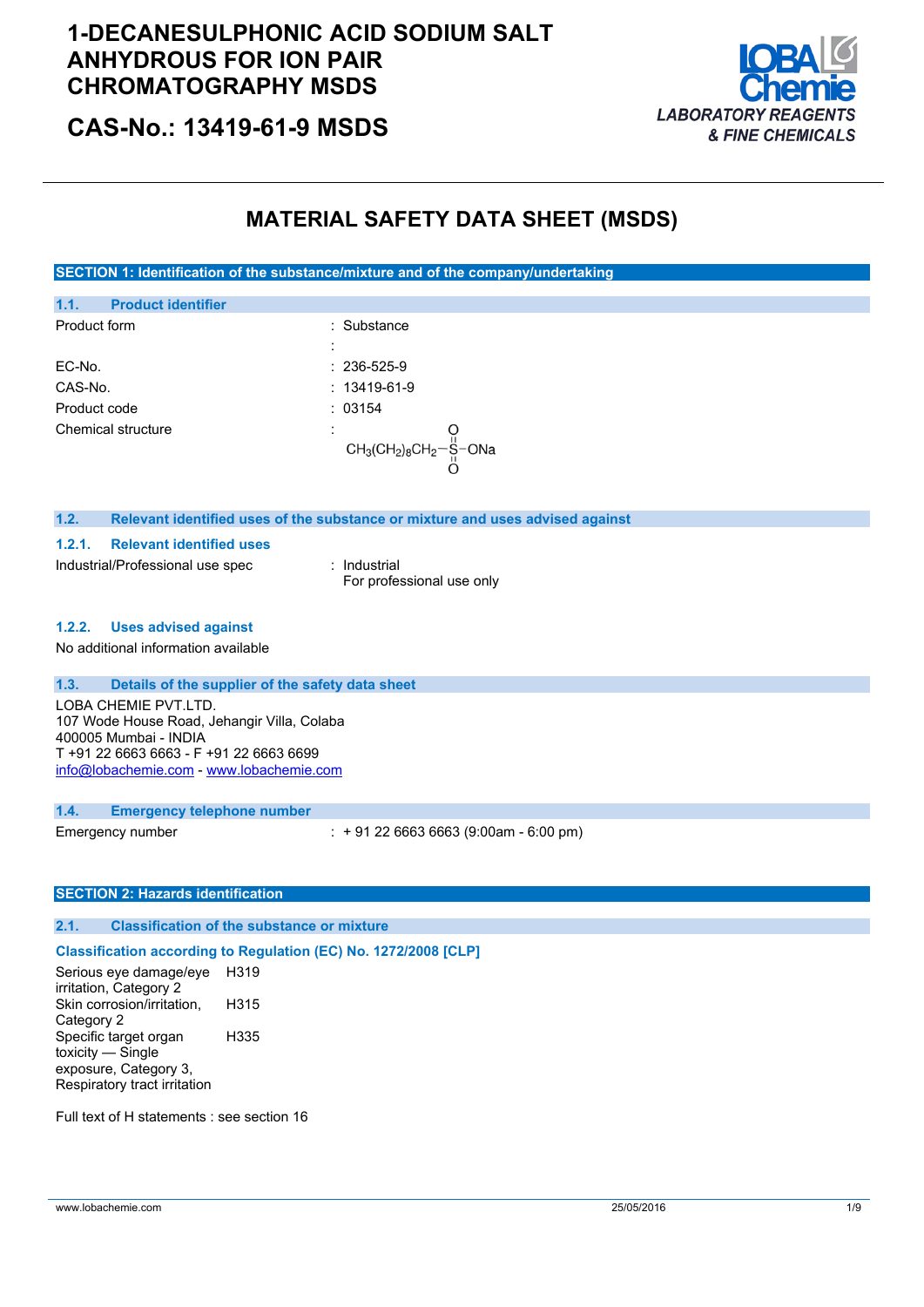Safety Data Sheet

**Classification according to Directive 67/548/EEC [DSD] or 1999/45/EC [DPD]**

Xi; R36 Xi; R37 Xi; R38 Full text of R-phrases: see section 16

**Adverse physicochemical, human health and environmental effects** No additional information available

| 2.2.<br><b>Label elements</b>                              |                                                                                                                                                                                                                   |
|------------------------------------------------------------|-------------------------------------------------------------------------------------------------------------------------------------------------------------------------------------------------------------------|
| Labelling according to Regulation (EC) No. 1272/2008 [CLP] |                                                                                                                                                                                                                   |
| Hazard pictograms (CLP)                                    | GHS07                                                                                                                                                                                                             |
| Signal word (CLP)                                          | : Warning                                                                                                                                                                                                         |
| Hazard statements (CLP)                                    | $\pm$ H315 - Causes skin irritation.<br>H319 - Causes serious eve irritation.<br>H335 - May cause respiratory irritation.                                                                                         |
| Precautionary statements (CLP)                             | : P261 - Avoid breathing vapours, spray, dust, fume, gas.<br>P305+P351+P338 - IF IN EYES: Rinse cautiously with water for several minutes.<br>Remove contact lenses, if present and easy to do. Continue rinsing. |

| 2.3.<br><b>Other hazards</b> |  |
|------------------------------|--|
|------------------------------|--|

No additional information available

| <b>SECTION 3: Composition/information on ingredients</b> |                   |                                                                               |
|----------------------------------------------------------|-------------------|-------------------------------------------------------------------------------|
|                                                          |                   |                                                                               |
| 3.1.                                                     | <b>Substances</b> |                                                                               |
| Name                                                     |                   | : 1-DECANESULPHONIC ACID SODIUM SALT ANHYDROUS For lon pair<br>Chromatography |
| CAS-No.                                                  |                   | $: 13419 - 61 - 9$                                                            |
| EC-No.                                                   |                   | $: 236 - 525 - 9$                                                             |

Full text of R- and H-statements: see section 16

#### **3.2. Mixtures**

Not applicable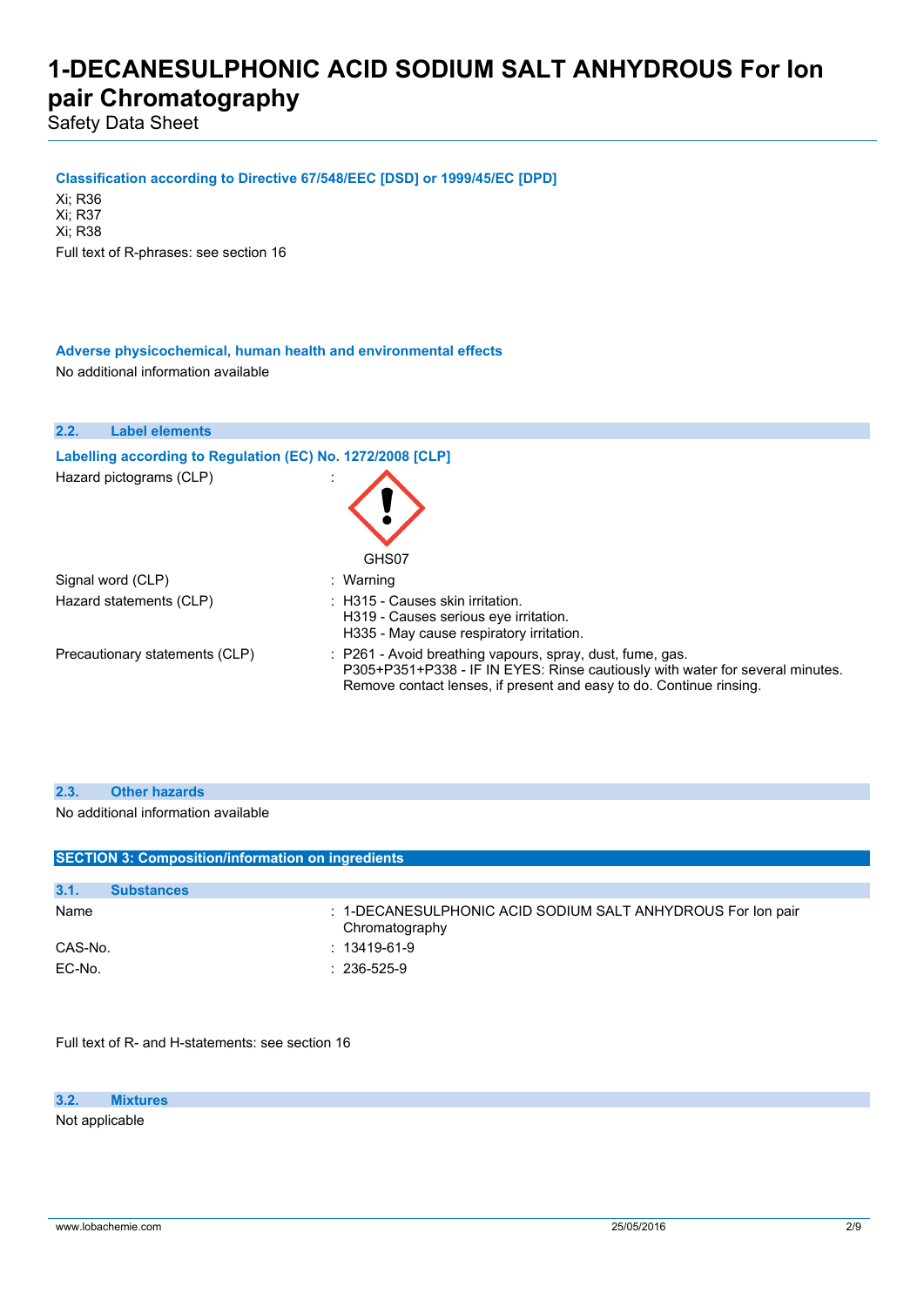Safety Data Sheet

| 4.1.<br><b>Description of first aid measures</b>                    |                                                                                                                                                       |
|---------------------------------------------------------------------|-------------------------------------------------------------------------------------------------------------------------------------------------------|
| First-aid measures after inhalation                                 | : Remove person to fresh air and keep comfortable for breathing. Call a POISON<br>CENTER/doctor if you feel unwell.                                   |
| First-aid measures after skin contact                               | : Wash with plenty of water/ Wash contaminated clothing before reuse. Get<br>medical advice/attention.                                                |
| First-aid measures after eye contact                                | Rinse cautiously with water for several minutes. Remove contact lenses, if present<br>and easy to do. Continue rinsing. Get medical advice/attention. |
| First-aid measures after ingestion                                  | : Rinse mouth. Do not induce vomiting.                                                                                                                |
| 4.2.<br>Most important symptoms and effects, both acute and delayed |                                                                                                                                                       |
| Symptoms/effects after inhalation                                   | May cause respiratory irritation.                                                                                                                     |
| Symptoms/effects after skin contact                                 | : Causes skin irritation.                                                                                                                             |
| Symptoms/effects after eye contact                                  | Causes serious eye irritation.                                                                                                                        |
| 4.3.                                                                | Indication of any immediate medical attention and special treatment needed                                                                            |
| Treat symptomatically.                                              |                                                                                                                                                       |
| <b>SECTION 5: Firefighting measures</b>                             |                                                                                                                                                       |
| 5.1.<br><b>Extinguishing media</b>                                  |                                                                                                                                                       |
| Suitable extinguishing media                                        | : Carbon dioxide. Dry powder. Foam. Water spray.                                                                                                      |
| Unsuitable extinguishing media                                      | Do not use a heavy water stream.                                                                                                                      |
|                                                                     |                                                                                                                                                       |
| 5.2.<br>Special hazards arising from the substance or mixture       |                                                                                                                                                       |
| No additional information available                                 |                                                                                                                                                       |
| 5.3.<br><b>Advice for firefighters</b>                              |                                                                                                                                                       |
| Protection during firefighting                                      | Do not enter fire area without proper protective equipment, including respiratory<br>protection.                                                      |
| <b>SECTION 6: Accidental release measures</b>                       |                                                                                                                                                       |
| 6.1.                                                                | Personal precautions, protective equipment and emergency procedures                                                                                   |
| 6.1.1.<br>For non-emergency personnel                               |                                                                                                                                                       |
| <b>Emergency procedures</b>                                         | : Evacuate unnecessary personnel.                                                                                                                     |
|                                                                     |                                                                                                                                                       |
| 6.1.2.<br>For emergency responders                                  |                                                                                                                                                       |
| Protective equipment                                                | Use personal protective equipment as required.                                                                                                        |
| Emergency procedures                                                | : Ventilate area.                                                                                                                                     |
| 6.2.<br><b>Environmental precautions</b>                            |                                                                                                                                                       |
| Avoid release to the environment.                                   |                                                                                                                                                       |
| 6.3.<br>Methods and material for containment and cleaning up        |                                                                                                                                                       |
| Methods for cleaning up                                             | : Soak up spills with inert solids, such as clay or diatomaceous earth as soon as                                                                     |
|                                                                     | possible. On land, sweep or shovel into suitable containers.                                                                                          |
| <b>Reference to other sections</b><br>6.4.                          |                                                                                                                                                       |
| No additional information available                                 |                                                                                                                                                       |
| <b>SECTION 7: Handling and storage</b>                              |                                                                                                                                                       |
| 7.1.<br><b>Precautions for safe handling</b>                        |                                                                                                                                                       |
| Precautions for safe handling                                       | : Avoid contact with skin and eyes. Use only outdoors or in a well-ventilated area. Do                                                                |
|                                                                     | not breathe vapours. Provide good ventilation in process area to prevent formation of<br>vapour.                                                      |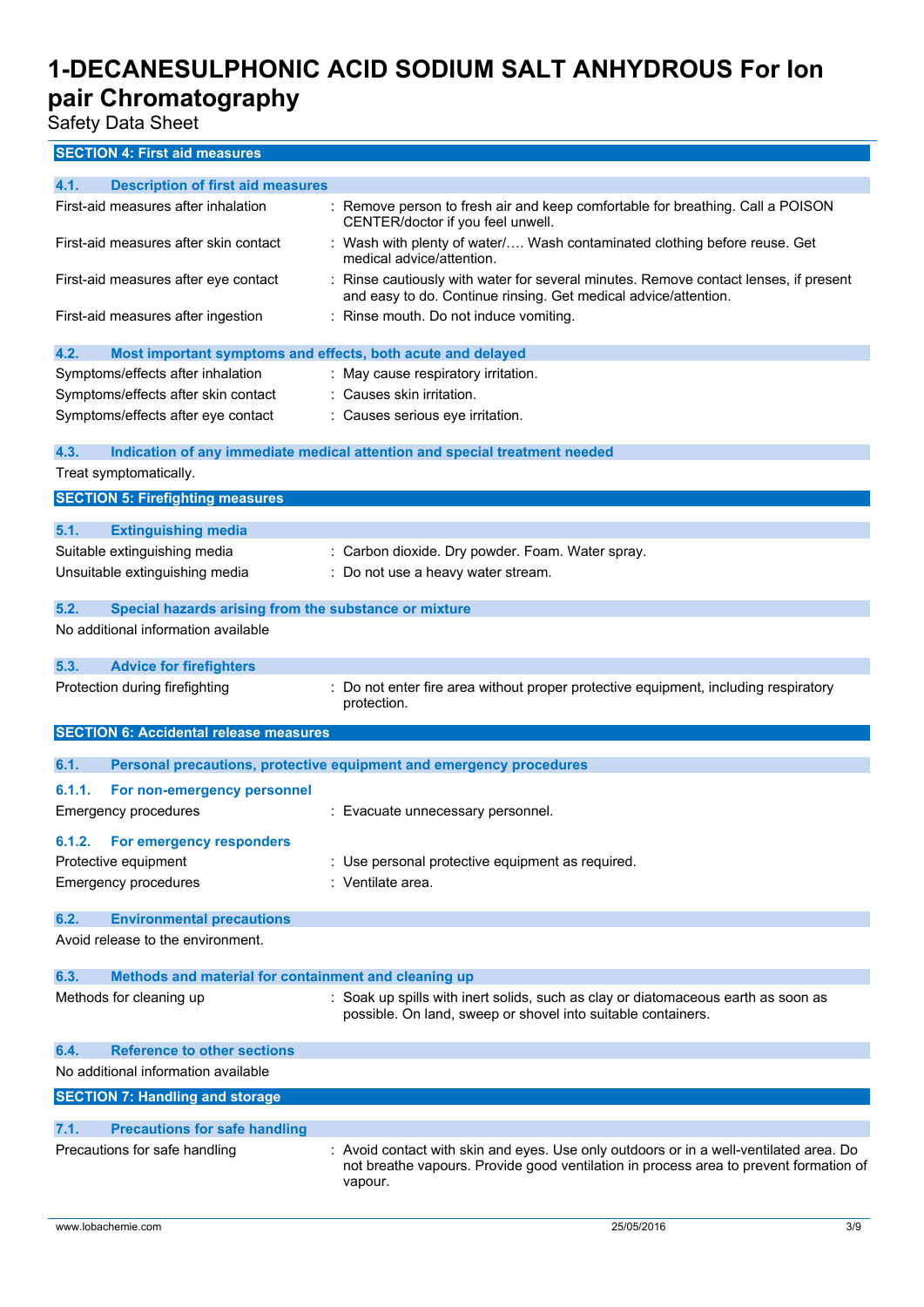Safety Data Sheet

| Hygiene measures                                        |                                                              | : Wash hands and other exposed areas with mild soap and water before eating.<br>drinking or smoking and when leaving work. |  |
|---------------------------------------------------------|--------------------------------------------------------------|----------------------------------------------------------------------------------------------------------------------------|--|
| 7.2.                                                    | Conditions for safe storage, including any incompatibilities |                                                                                                                            |  |
|                                                         | Storage conditions                                           | : Keep container tightly closed. Store in a well-ventilated place.                                                         |  |
| 7.3.                                                    | <b>Specific end use(s)</b>                                   |                                                                                                                            |  |
| No additional information available                     |                                                              |                                                                                                                            |  |
| <b>SECTION 8: Exposure controls/personal protection</b> |                                                              |                                                                                                                            |  |
| 8.1.                                                    | <b>Control parameters</b>                                    |                                                                                                                            |  |
| No additional information available                     |                                                              |                                                                                                                            |  |
|                                                         |                                                              |                                                                                                                            |  |
|                                                         |                                                              |                                                                                                                            |  |

| 8.2.<br><b>Exposure controls</b> |                                                                    |
|----------------------------------|--------------------------------------------------------------------|
| Hand protection                  | : Protective gloves                                                |
| Eye protection                   | : Chemical goggles or safety glasses                               |
| Skin and body protection         | : Wear suitable protective clothing                                |
| Respiratory protection           | : [In case of inadequate ventilation] wear respiratory protection. |

### **SECTION 9: Physical and chemical properties**

| 9.1.<br>Information on basic physical and chemical properties |                                   |
|---------------------------------------------------------------|-----------------------------------|
| Physical state                                                | : Solid                           |
| Molecular mass<br>Colour                                      | : 244.33 g/mol<br>: White powder. |
| Odour                                                         | : No data available               |
| Odour threshold                                               | : No data available               |
| pH                                                            | : No data available               |
| Relative evaporation rate (butylacetate=1)                    | : No data available               |
| Melting point                                                 | : $> 300 °C$                      |
| Freezing point                                                | : No data available               |
| Boiling point                                                 | : No data available               |
| Flash point                                                   | : No data available               |
| Auto-ignition temperature                                     | : No data available               |
| Decomposition temperature                                     | : No data available               |
| Flammability (solid, gas)                                     | : No data available               |
| Vapour pressure                                               | : No data available               |
| Relative vapour density at 20 °C                              | : No data available               |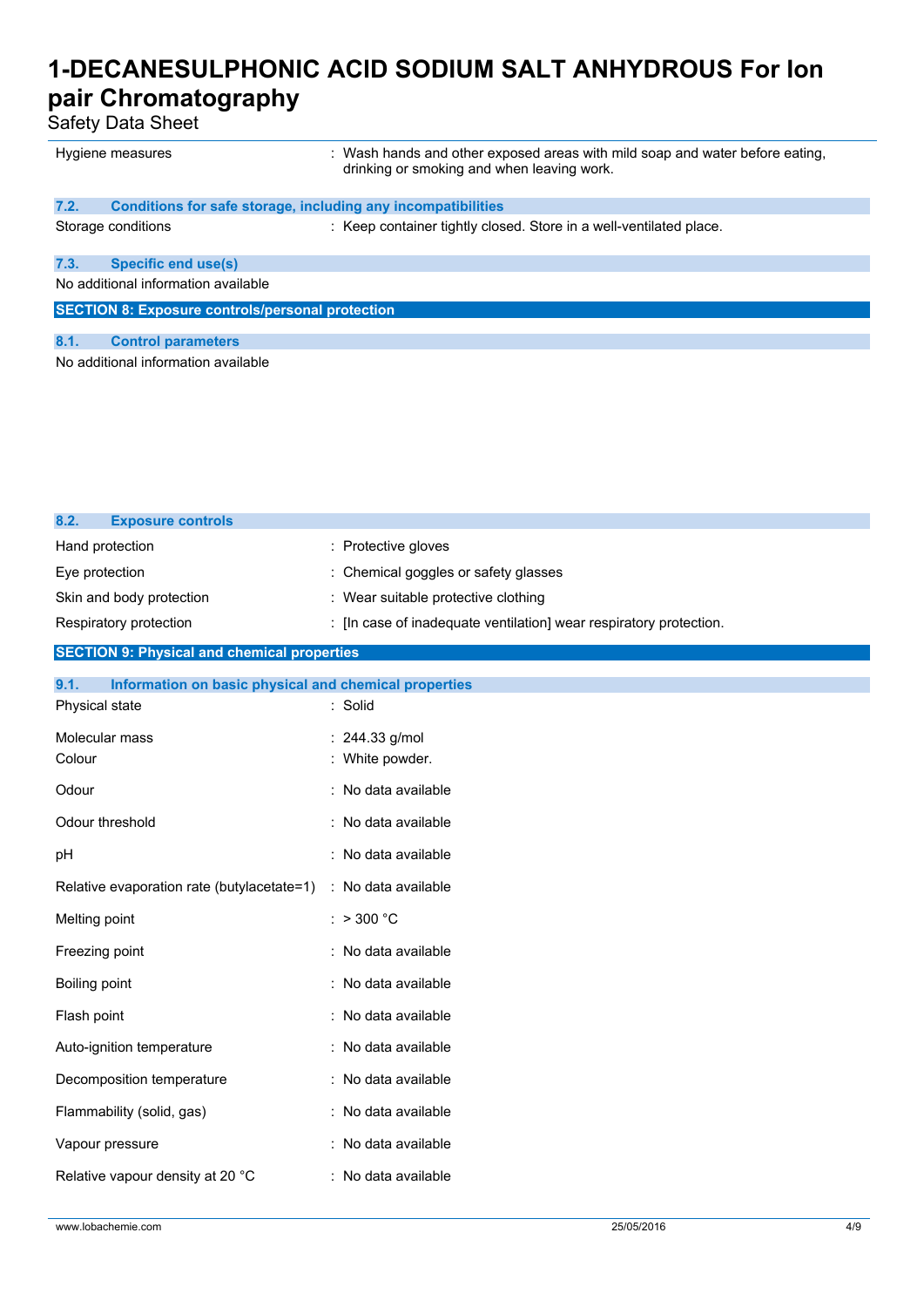Safety Data Sheet

| Relative density        | : No data available |
|-------------------------|---------------------|
| Solubility              | : No data available |
| Log Pow                 | : No data available |
| Viscosity, kinematic    | : No data available |
| Viscosity, dynamic      | : No data available |
| Explosive properties    | : No data available |
| Oxidising properties    | : No data available |
| <b>Explosive limits</b> | : No data available |

| 9.2.            | <b>Other information</b>                     |                                     |
|-----------------|----------------------------------------------|-------------------------------------|
|                 | No additional information available          |                                     |
|                 | <b>SECTION 10: Stability and reactivity</b>  |                                     |
|                 |                                              |                                     |
| 10.1.           | <b>Reactivity</b>                            |                                     |
|                 | No additional information available          |                                     |
| 10.2.           | <b>Chemical stability</b>                    |                                     |
|                 | Stable under normal conditions.              |                                     |
| 10.3.           | <b>Possibility of hazardous reactions</b>    |                                     |
|                 | No additional information available          |                                     |
| 10.4.           | <b>Conditions to avoid</b>                   |                                     |
|                 | Air contact. Direct sunlight. Moisture.      |                                     |
| 10.5.           | <b>Incompatible materials</b>                |                                     |
|                 | No additional information available          |                                     |
| 10.6.           | <b>Hazardous decomposition products</b>      |                                     |
|                 | No additional information available          |                                     |
|                 | <b>SECTION 11: Toxicological information</b> |                                     |
|                 |                                              |                                     |
| 11.1.           | Information on toxicological effects         |                                     |
| Acute toxicity  |                                              | : Not classified                    |
|                 |                                              |                                     |
|                 | Skin corrosion/irritation                    | : Causes skin irritation.           |
|                 | Serious eye damage/irritation                | Causes serious eye irritation.      |
|                 | Respiratory or skin sensitisation            | : Not classified                    |
|                 | Germ cell mutagenicity                       | : Not classified                    |
| Carcinogenicity |                                              | : Not classified                    |
|                 |                                              |                                     |
|                 | Reproductive toxicity                        | : Not classified                    |
|                 | STOT-single exposure                         | : May cause respiratory irritation. |
|                 |                                              |                                     |
|                 | STOT-repeated exposure                       | : Not classified                    |
|                 |                                              |                                     |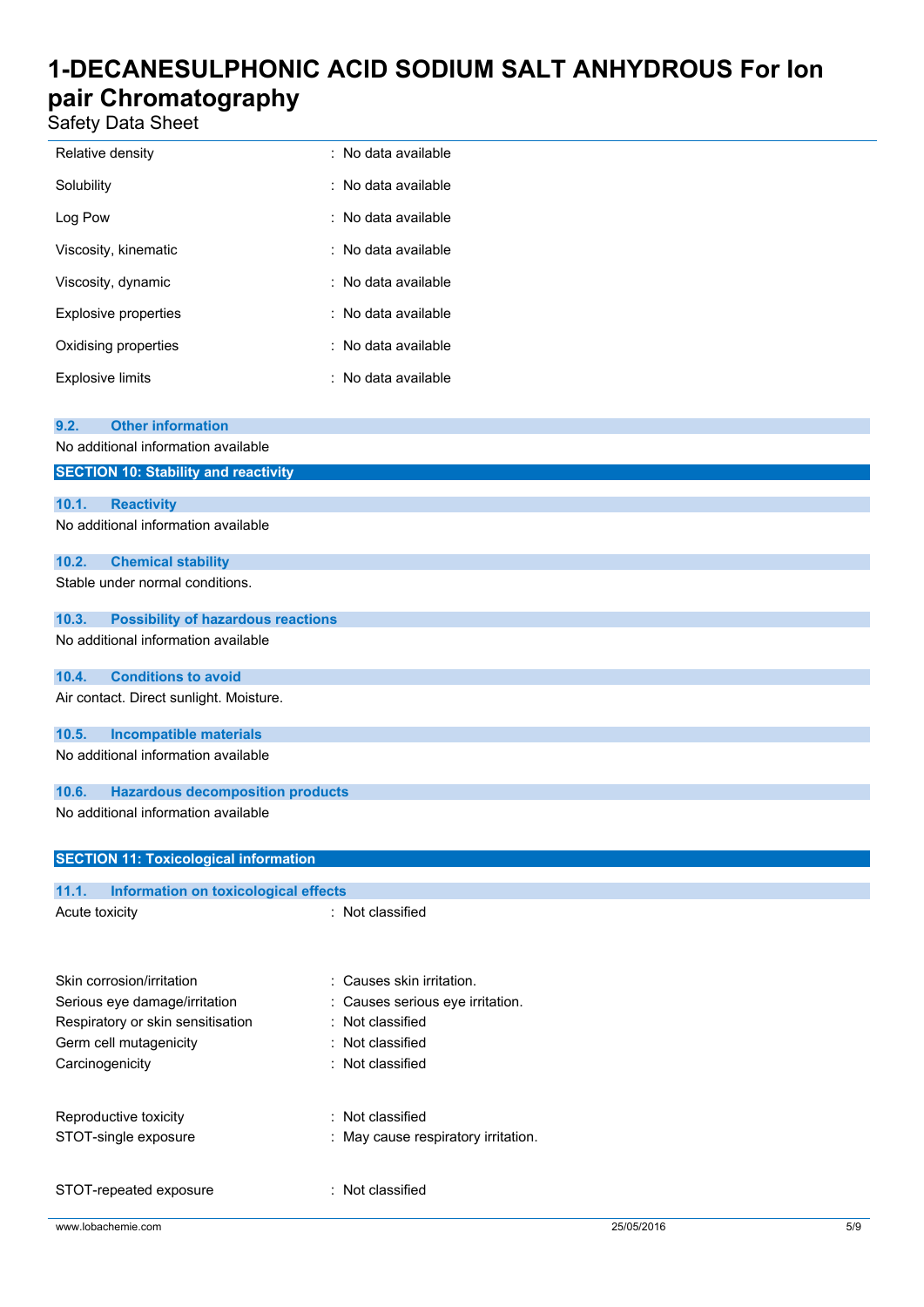Safety Data Sheet

| Aspiration hazard                                                                | : Not classified |
|----------------------------------------------------------------------------------|------------------|
|                                                                                  |                  |
|                                                                                  |                  |
|                                                                                  |                  |
| <b>SECTION 12: Ecological information</b>                                        |                  |
| 12.1.<br><b>Toxicity</b>                                                         |                  |
| No additional information available                                              |                  |
|                                                                                  |                  |
|                                                                                  |                  |
|                                                                                  |                  |
|                                                                                  |                  |
| <b>Persistence and degradability</b><br>12.2.                                    |                  |
| No additional information available                                              |                  |
|                                                                                  |                  |
| 12.3.<br><b>Bioaccumulative potential</b><br>No additional information available |                  |
|                                                                                  |                  |
|                                                                                  |                  |
| 12.4.<br><b>Mobility in soil</b><br>No additional information available          |                  |
|                                                                                  |                  |
| <b>Results of PBT and vPvB assessment</b><br>12.5.                               |                  |
| No additional information available                                              |                  |
|                                                                                  |                  |
|                                                                                  |                  |
| <b>Other adverse effects</b><br>12.6.                                            |                  |
| No additional information available                                              |                  |
| <b>SECTION 13: Disposal considerations</b>                                       |                  |
| <b>Waste treatment methods</b><br>13.1.                                          |                  |
| No additional information available                                              |                  |
| <b>SECTION 14: Transport information</b>                                         |                  |
| In accordance with ADR / RID / IMDG / IATA / ADN                                 |                  |
|                                                                                  |                  |
| 14.1.<br><b>UN number</b>                                                        |                  |
| UN-No. (ADR)                                                                     | : Not applicable |
| UN-No. (IMDG)                                                                    | Not applicable   |
| UN-No. (IATA)                                                                    | : Not applicable |
| UN-No. (ADN)                                                                     | Not applicable   |
| UN-No. (RID)                                                                     | : Not applicable |
| 14.2.<br><b>UN proper shipping name</b>                                          |                  |
| Proper Shipping Name (ADR)                                                       | : Not applicable |
| Proper Shipping Name (IMDG)                                                      | Not applicable   |
| Proper Shipping Name (IATA)                                                      | : Not applicable |

Proper Shipping Name (ADN) : Not applicable Proper Shipping Name (RID) : Not applicable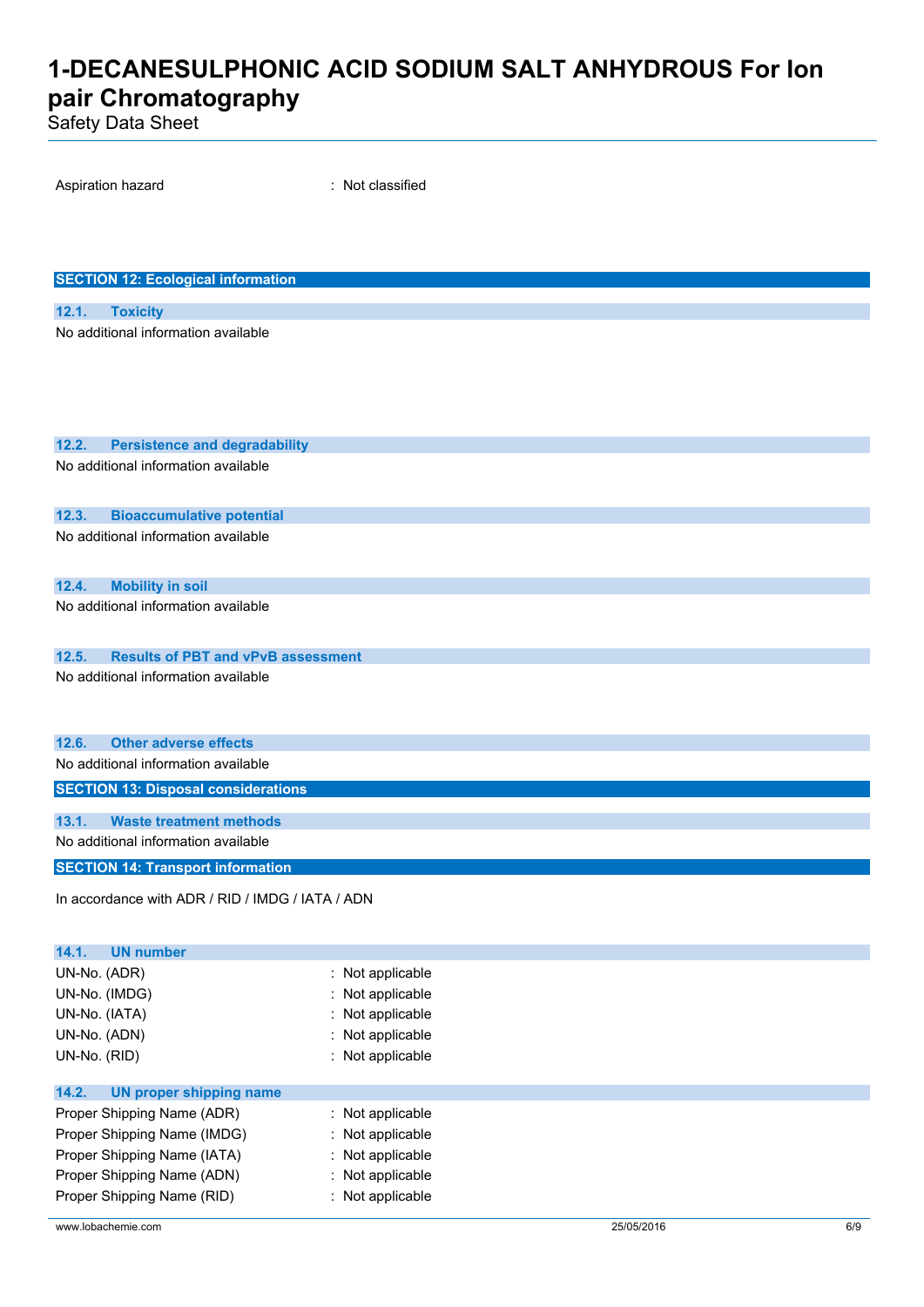Safety Data Sheet

| 14.3.<br><b>Transport hazard class(es)</b> |                                          |
|--------------------------------------------|------------------------------------------|
| <b>ADR</b>                                 |                                          |
| Transport hazard class(es) (ADR)           | : Not applicable                         |
|                                            |                                          |
| <b>IMDG</b>                                |                                          |
| Transport hazard class(es) (IMDG)          | : Not applicable                         |
|                                            |                                          |
| <b>IATA</b>                                |                                          |
| Transport hazard class(es) (IATA)          | : Not applicable                         |
|                                            |                                          |
| <b>ADN</b>                                 |                                          |
| Transport hazard class(es) (ADN)           | : Not applicable                         |
|                                            |                                          |
| <b>RID</b>                                 |                                          |
| Transport hazard class(es) (RID)           | : Not applicable                         |
|                                            |                                          |
| 14.4.<br><b>Packing group</b>              |                                          |
| Packing group (ADR)                        | : Not applicable                         |
| Packing group (IMDG)                       | : Not applicable                         |
| Packing group (IATA)                       | : Not applicable                         |
| Packing group (ADN)                        | : Not applicable                         |
| Packing group (RID)                        | : Not applicable                         |
|                                            |                                          |
| <b>Environmental hazards</b><br>14.5.      |                                          |
| Dangerous for the environment              | : No                                     |
| Marine pollutant                           | : No                                     |
| Other information                          | : No supplementary information available |

### **14.6. Special precautions for user**

**- Overland transport** No data available

**- Transport by sea**

No data available

**- Air transport** No data available

**- Inland waterway transport**

No data available

#### **- Rail transport**

No data available

**14.7. Transport in bulk according to Annex II of MARPOL 73/78 and the IBC Code**

### Not applicable

**SECTION 15: Regulatory information**

**15.1. Safety, health and environmental regulations/legislation specific for the substance or mixture**

**15.1.1. EU-Regulations**

#### No REACH Annex XVII restrictions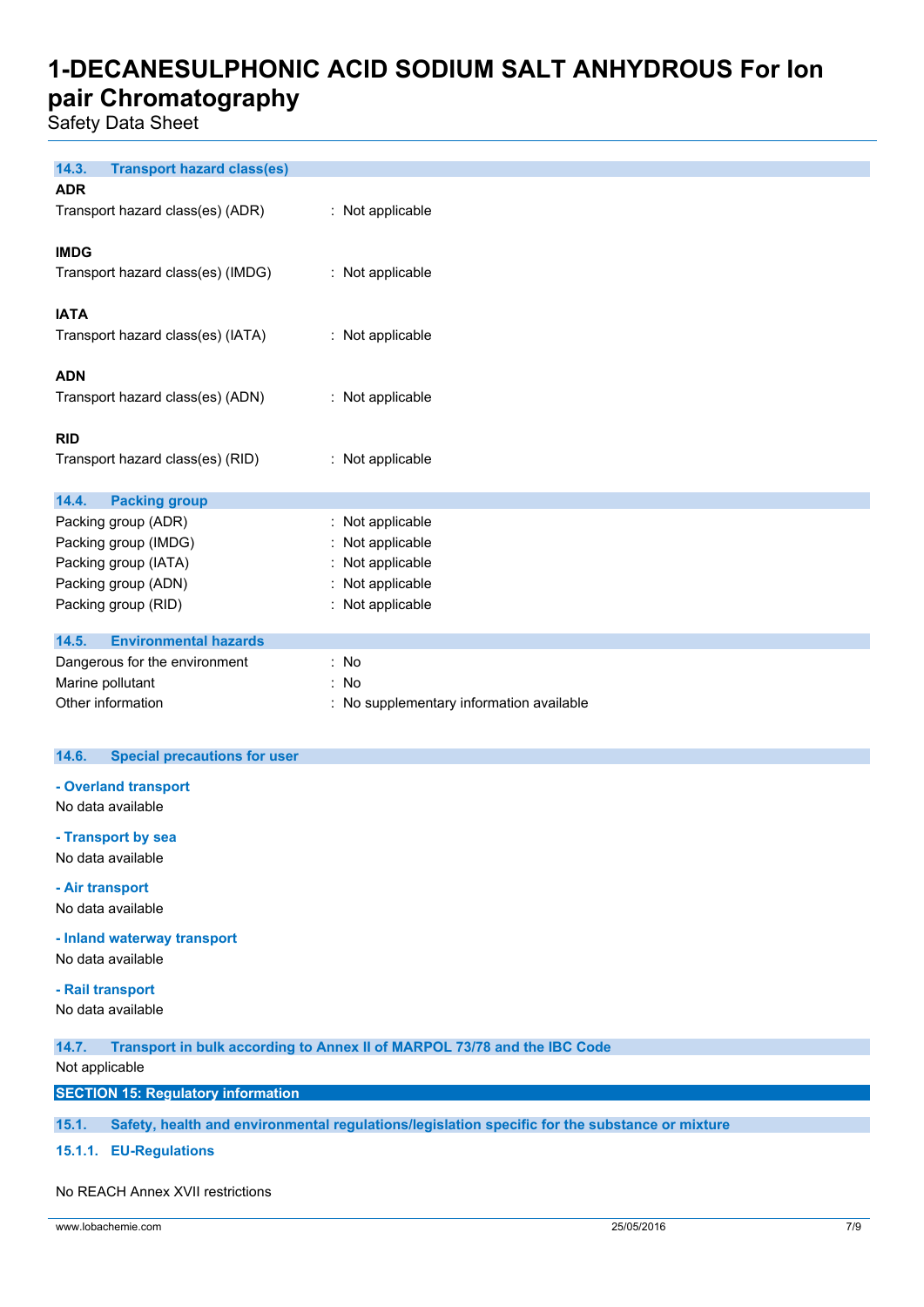### Safety Data Sheet

1-DECANESULPHONIC ACID SODIUM SALT ANHYDROUS For Ion pair Chromatography is not on the REACH Candidate List 1-DECANESULPHONIC ACID SODIUM SALT ANHYDROUS For Ion pair Chromatography is not on the REACH Annex XIV List

### **15.1.2. National regulations**

#### **Germany**

12th Ordinance Implementing the Federal : Is not subject of the 12. BlmSchV (Hazardous Incident Ordinance) Immission Control Act - 12.BImSchV

### **Netherlands**

| SZW-lijst van kankerverwekkende stoffen                                                 | $\therefore$ The substance is not listed |
|-----------------------------------------------------------------------------------------|------------------------------------------|
| SZW-lijst van mutagene stoffen                                                          | : The substance is not listed            |
| NIET-limitatieve lijst van voor de<br>voortplanting giftige stoffen – Borstvoeding      | $\therefore$ The substance is not listed |
| NIET-limitatieve lijst van voor de<br>voortplanting giftige stoffen –<br>Vruchtbaarheid | $\therefore$ The substance is not listed |
| NIET-limitatieve lijst van voor de<br>voortplanting giftige stoffen - Ontwikkeling      | $\therefore$ The substance is not listed |
| <b>Denmark</b>                                                                          |                                          |

Recommendations Danish Regulation : Young people below the age of 18 years are not allowed to use the product

**15.2. Chemical safety assessment**

No additional information available

### **SECTION 16: Other information**

#### Full text of R-, H- and EUH-statements:

| Eye Irrit. 2  | Serious eye damage/eye irritation, Category 2                                              |
|---------------|--------------------------------------------------------------------------------------------|
| Skin Irrit. 2 | Skin corrosion/irritation, Category 2                                                      |
| STOT SE3      | Specific target organ toxicity - Single exposure, Category 3, Respiratory tract irritation |
| H315          | Causes skin irritation.                                                                    |
| H319          | Causes serious eye irritation.                                                             |
| H335          | May cause respiratory irritation.                                                          |
| R36           | Irritating to eyes                                                                         |
| <b>R37</b>    | Irritating to respiratory system                                                           |
| <b>R38</b>    | Irritating to skin                                                                         |
| Xi            | Irritant                                                                                   |